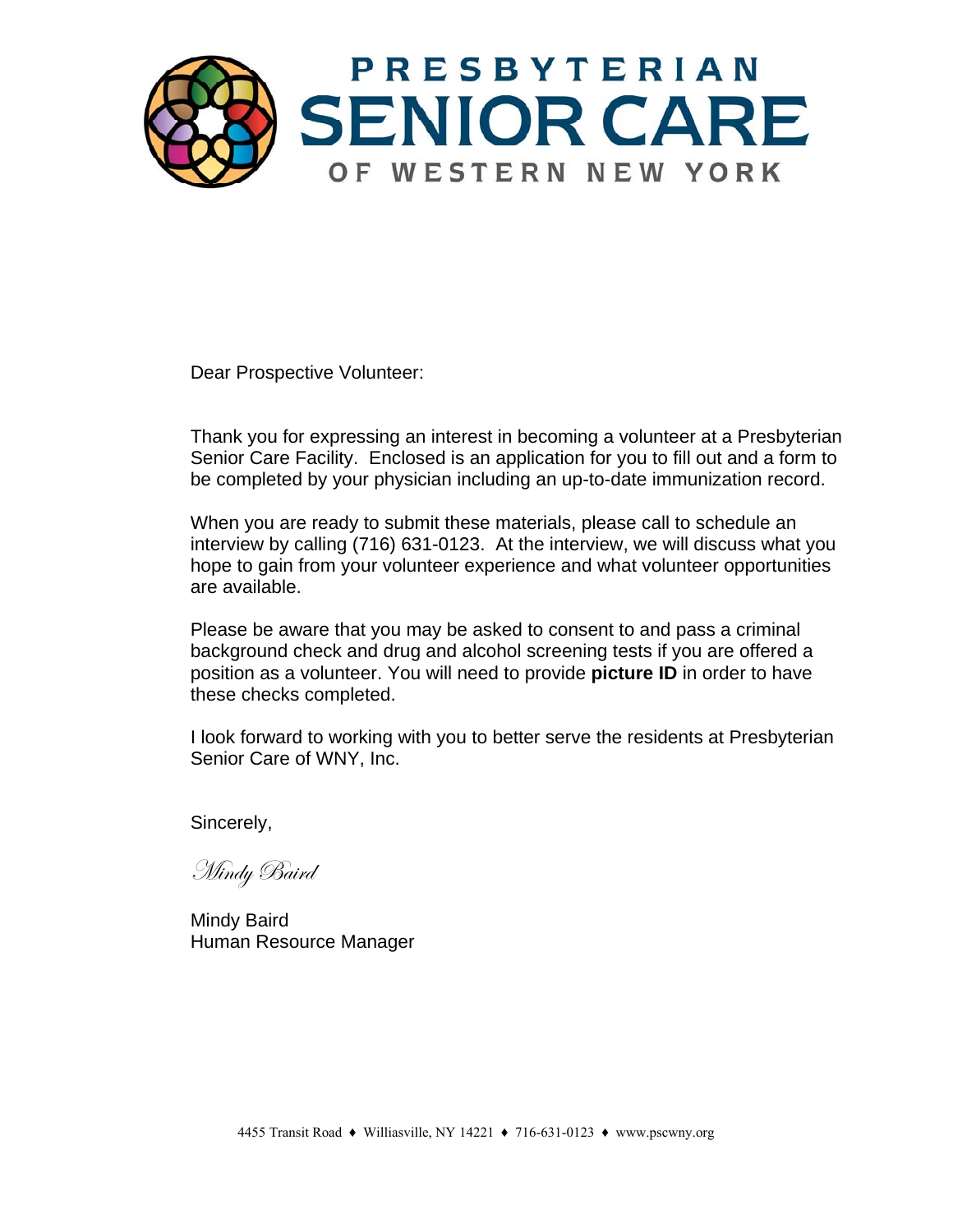| Health Assessment_____________<br>Orientation_______________________<br>Start Date________________________<br>Location ________________________                                                                                                                      | PRESBYTERIAN<br><b>SENIOR CAR</b><br>WESTERN NEW YORK<br>O F     |
|----------------------------------------------------------------------------------------------------------------------------------------------------------------------------------------------------------------------------------------------------------------------|------------------------------------------------------------------|
|                                                                                                                                                                                                                                                                      | <b>Volunteer Application</b>                                     |
| Date: _______________                                                                                                                                                                                                                                                |                                                                  |
| <b>Application for:</b><br><b>Volunteer</b>                                                                                                                                                                                                                          | Student Intern     Community Service                             |
|                                                                                                                                                                                                                                                                      | <b>First Name:</b>                                               |
| <b>Address:</b><br><u> 1989 - Johann Stein, mars an deutscher Stein († 1958)</u>                                                                                                                                                                                     |                                                                  |
| City/Town/State:                                                                                                                                                                                                                                                     |                                                                  |
| <b>Phone:</b>                                                                                                                                                                                                                                                        |                                                                  |
| In case of emergency, please notify:<br>Name:                                                                                                                                                                                                                        | <b>Phone:</b>                                                    |
| Are you 18 years old<br><b>If no</b> , what is your birth date?<br>or older?<br>Month_______ Day________ Year________ Yes<br>Yes<br>No<br>Please answer the following questions:<br>Why are you interested in volunteering at Presbyterian Senior Care of WNY, Inc.? | Are you a US citizen?<br>No                                      |
| If you are interested in a particular facility or assignment, please indicate your preferences:                                                                                                                                                                      |                                                                  |
|                                                                                                                                                                                                                                                                      |                                                                  |
|                                                                                                                                                                                                                                                                      |                                                                  |
|                                                                                                                                                                                                                                                                      |                                                                  |
| <b>EDUCATION:</b>                                                                                                                                                                                                                                                    |                                                                  |
| Are you currently in school? Yes L                                                                                                                                                                                                                                   | <sup>]</sup> School: _________________________Major: ___________ |
| No                                                                                                                                                                                                                                                                   |                                                                  |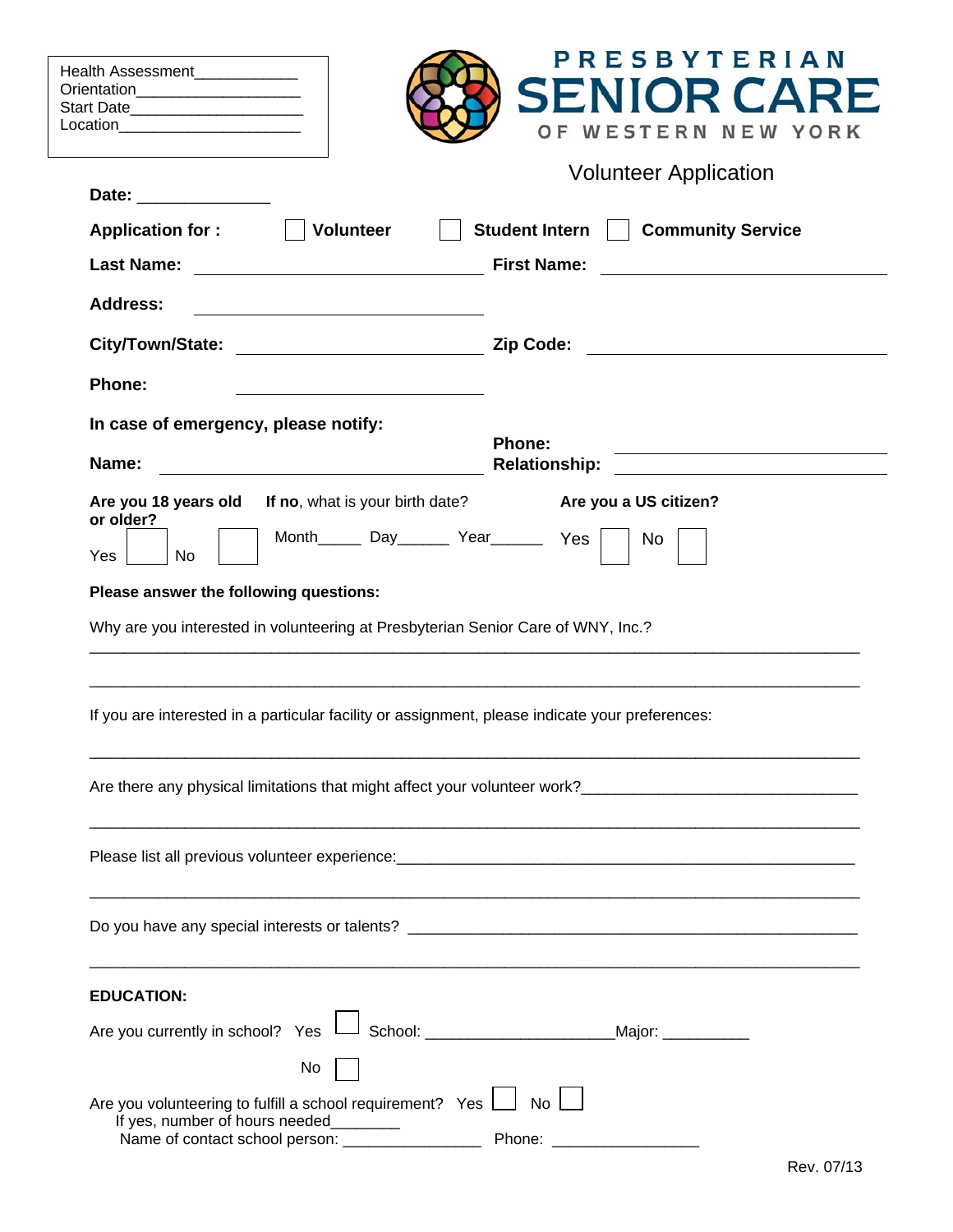## **EMPLOYMENT:**

| Are you currently employed? Yes [10] |    | If yes, your title: |  |
|--------------------------------------|----|---------------------|--|
|                                      | No | Employer:           |  |
|                                      |    | Address:            |  |

## **REFERENCES:**

**Please list one employment or educational reference:** 

| Company Name:                                                      | Supervisor<br>Name: |
|--------------------------------------------------------------------|---------------------|
| Address:                                                           | Phone:              |
|                                                                    | Zip Code:           |
| Your title or<br>Position:                                         | Years<br>employed:  |
| Reason for<br>leaving:                                             |                     |
| Please list one personal reference (not a relative):               |                     |
| Name:<br><u> 1989 - Johann Barnett, fransk politiker (d. 1989)</u> | Phone:              |
| Address:                                                           |                     |
| City/Town/State:                                                   | Zip Code:           |
|                                                                    |                     |
| Your Signature:                                                    | Date:               |
| Presbyterian Senior Care of WNY, Inc.                              |                     |

4455 Transit Road Williamsville, NY 14221 716-631-0123

Lockport Presbyterian Home 305-327 High Street Lockport, NY 14094 716-434-8805



Ken-Ton Presbyterian Village 3735 Delaware Avenue Kenmore, NY 14207 716-874-6070



Presbyterian Village @ North Church 214 Village Park Drive Williamsville, NY 14221 716-631-3430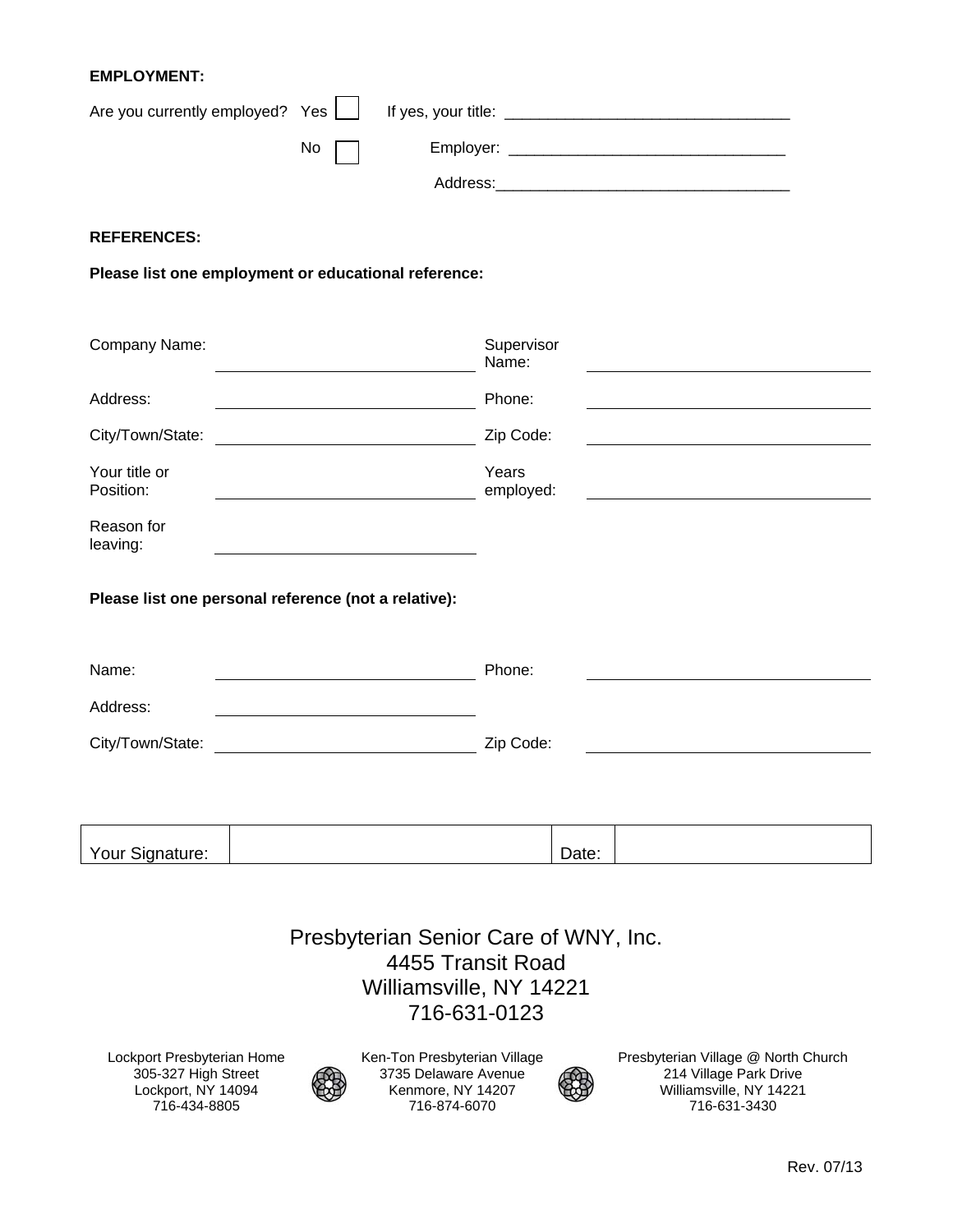

## Volunteer Interest List

**Lockport, Ken-Ton and PVNC** 

**Gardening** 

Transportation of clients to appointments, grocery shopping, etc.

| <b>LOCKPORT</b>                                             | <b>KEN-TON</b>                                                                            | PRESBYTERIAM<br><b>ILLAGE</b> |
|-------------------------------------------------------------|-------------------------------------------------------------------------------------------|-------------------------------|
| 1:1 visits with individual                                  | <b>Greeter for Front Lobby</b>                                                            | Veteran to assist in          |
| residents (reading,                                         | (mornings)                                                                                | raising of flag and a         |
| talking, etc.)                                              |                                                                                           | ceremonial approach           |
| <b>Help with Activities</b>                                 | Current events class leader                                                               |                               |
| Sew/mend resident items                                     | Evening activities leader<br>such as: game night, Wii<br>bowling league, karaoke<br>night |                               |
| Assist at facility events<br>(Chicken BBQ, Bazaars,<br>etc) | Volunteer server at noon<br>meal                                                          |                               |
|                                                             | Afternoon basket delivery                                                                 |                               |